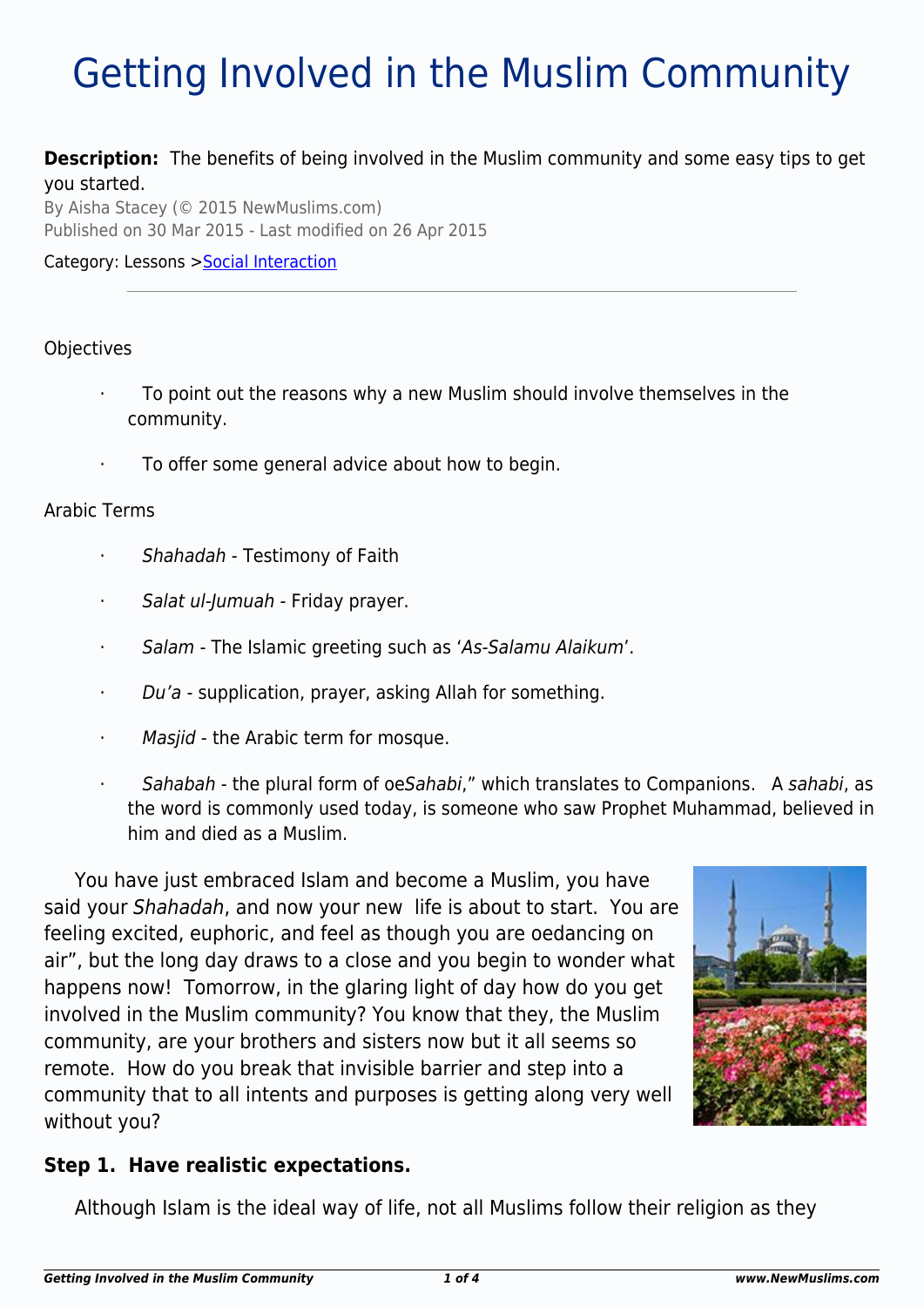should. As with all human beings there are some very good Muslims, and some very bad ones. Most however are stuck somewhere in the middle struggling and trying to do the best they can. Sometimes when a person converts to Islam they expect to find themselves amongst people just like the sahabah. This probably isn't going to be the case; however, you (the convert) are exactly like the sahabah in that you too made a choice, often alienating yourself from family and friends. Thus the sooner you realise that not everyone is going to be a perfect role model the better, however you will very quickly find others that have faced the same decisions, problems and tribulations that you have faced.

## **Step 2. Go to the** *masjid***.**

Force yourself to attend various programs offered at your masjid. Don't only go for the Salat ul-Jumuah. This will ease your path and open many doors, as well as adding many good deeds to your account. It is here that you will meet people, be able to network and make long-lasting friends. It is a fact, all over the world, that you can always find someone in the masjid. For women this might be a little bit different therefore keep an eye out for special classes or gatherings for sisters and arrange your timetable to be able to attend.

Many masjids and Islamic centres hold classes and gatherings for new Muslims. It would be a great idea to attend as many of these functions as possible. It is here that you will meet other new Muslims and also the community's most influential members. It is here that you can read notice boards or collect newsletters. It is also a chance to offer your services to the community. Your skills might really benefit your local community. Perhaps you could teach English, organise a computer class or help with the youth group. The possibilities are endless.

## **Step 3. Find friends.**

Allow yourself to recognise and bask in the fact that you are now part of a global family. Like all families the bigger they get, the more differences arise, so there are bound to be some cultural and language difficulties. Sometimes people born into Islam do not recognise that cultural aberrations that have crept into their Islam and understandably sometimes ethnic groups tend to stick together. These are facts and at first it might be best just to ignore these injustices until you have found your place in the community.

Now that you have embraced Islam you speak a global language, and are part of a global culture; the language and culture of Islam, but you still need to make the effort to find friends and set up a support network. Learn to greet people in the Islamic way; say Assalam Alaikum. Practice a few times at home. It is a supplication whereby one asks God to grant protection and security to his fellow Muslim. It encourages believers to be a community unencumbered by tribal or national loyalties but bound together by peace and unity. The response you will hear is Wa Alaikum Assalam, and just like that you have broken the ice[.\[1\]](#page-2-0)

<span id="page-1-1"></span><span id="page-1-0"></span>Prophet Muhammad, may the mercy and blessings of Allah be upon him, told us that, oeYou will not enter Paradise until you believe, and you will not believe until you love one another. Shall I tell you about something which, if you do it, will make you love one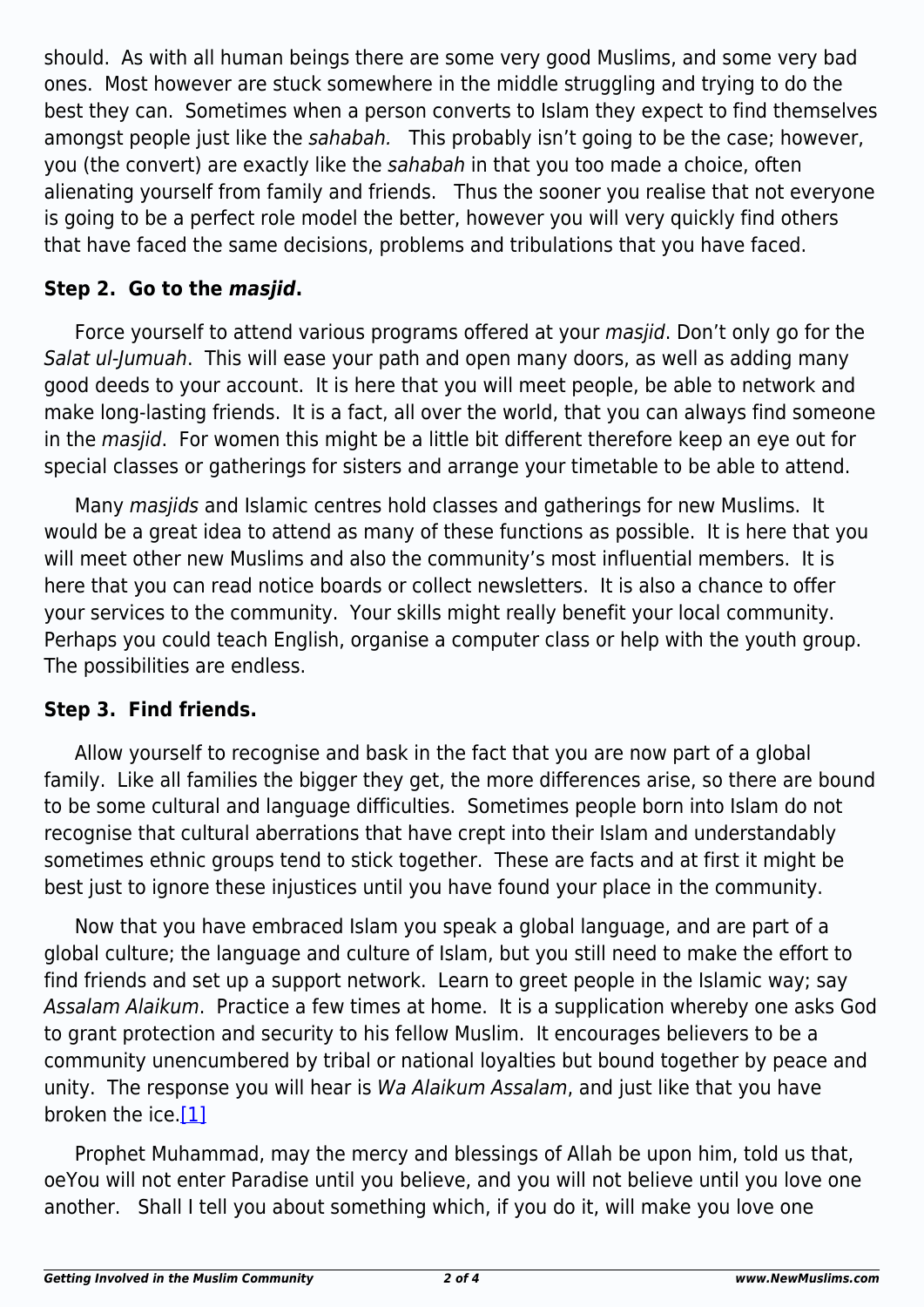another? Greet each other with salam"[.\[2\]](#page-2-1)

Chances are you will mainly be dealing with others of your own gender so shaking hands in greeting is a nice extra touch and is, along with the words Assalam Alaikum, a way to collect rewards whilst making friends and joining the community. Prophet Muhammad said, oeWhen the believer meets a fellow believer and he greets him with salam and takes him by the hand and shakes hands with him, their sins will fall like the leaves of a tree.["\[3\]](#page-2-2)

# <span id="page-2-4"></span>**Step 4. It is not all smooth sailing.**

<span id="page-2-5"></span>Prophet Muhammad said, oe…know that victory is with patience, and relief is with distress and that with hardship comes ease." $[4]$  As a convert to Islam you are going to face many trials and tribulations. You probably cannot avoid this so arm yourself with ways and means to overcome it. Remember that Allah guided you to Islam and is not about to let you down now. Put your trust in Him, learn to pray, learn to make du'a and remember to be grateful. Lots of good things are happening and going to happen to you, not the least of which is that you are now on a straight path that can lead you to Paradise. There is wisdom behind the trials you will face even if you can't always discern it easily. Remember that after hardship comes ease and after distress comes relief.

Getting involved in the Muslim community is going to make your path easier and more enjoyable. It is easier to cope with your new lifestyle changes when you are feeling centred and part of a community. At the centre of your new life is a community of likeminded people, who establish the prayer and are accountable to Allah for themselves and each other. Your Islamic community might not be perfect and might occasionally be a place of inter-racial squabbles and gossip however for the most part you will find a communal focus, a sense of order and a place of spiritual support.

Endnotes:

<span id="page-2-0"></span>[\[1\]](#page-1-0) To learn more about some of the commonly used Islamic terms, please see: <http://www.newmuslims.com/lessons/269/>[2 [parts]

<span id="page-2-1"></span>[\[2\]](#page-1-1) Saheeh Muslim

<span id="page-2-2"></span>[\[3\]](#page-2-4) Narrated by at-Tabaraani in al-Awsat and classed as Saheeh by Sh Al Albani

<span id="page-2-3"></span>[\[4\]](#page-2-5) At Tirmidhi

The web address of this article: